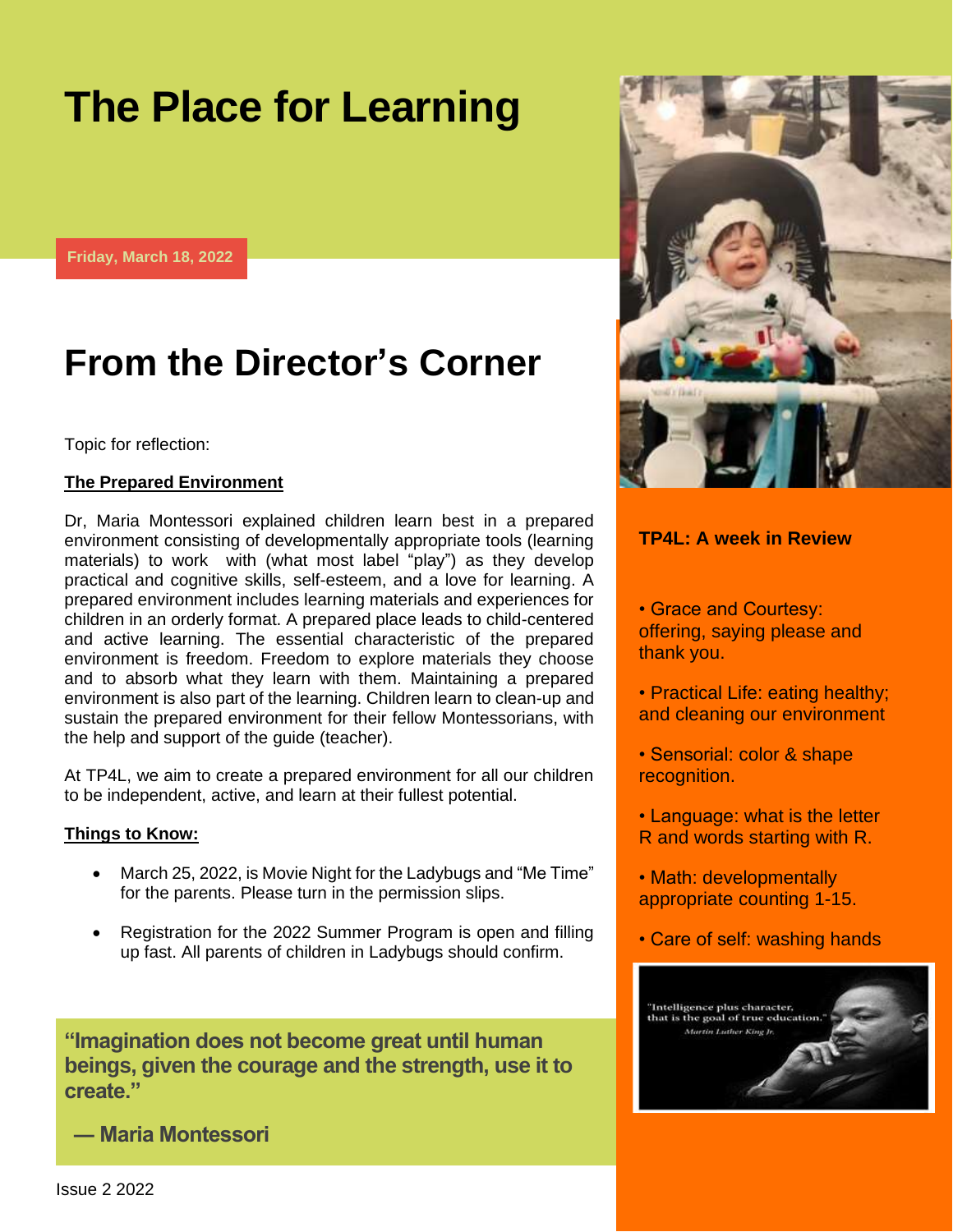# **Ladybugs**

### *Blocks*

"For engaging children's hands, minds, and imaginations, no tool surpasses blocks" (Hirsch, 1996). Our children at TP4L are engrossed in building with blocks. They become mathematicians, engineers, architects, and storytellers during the play. Our children play and create together as they stretch and grow as problem solvers and collaborators. They learn to take turns and wait for others to play too. It is truly amazing to see collaboration and harmony at play.



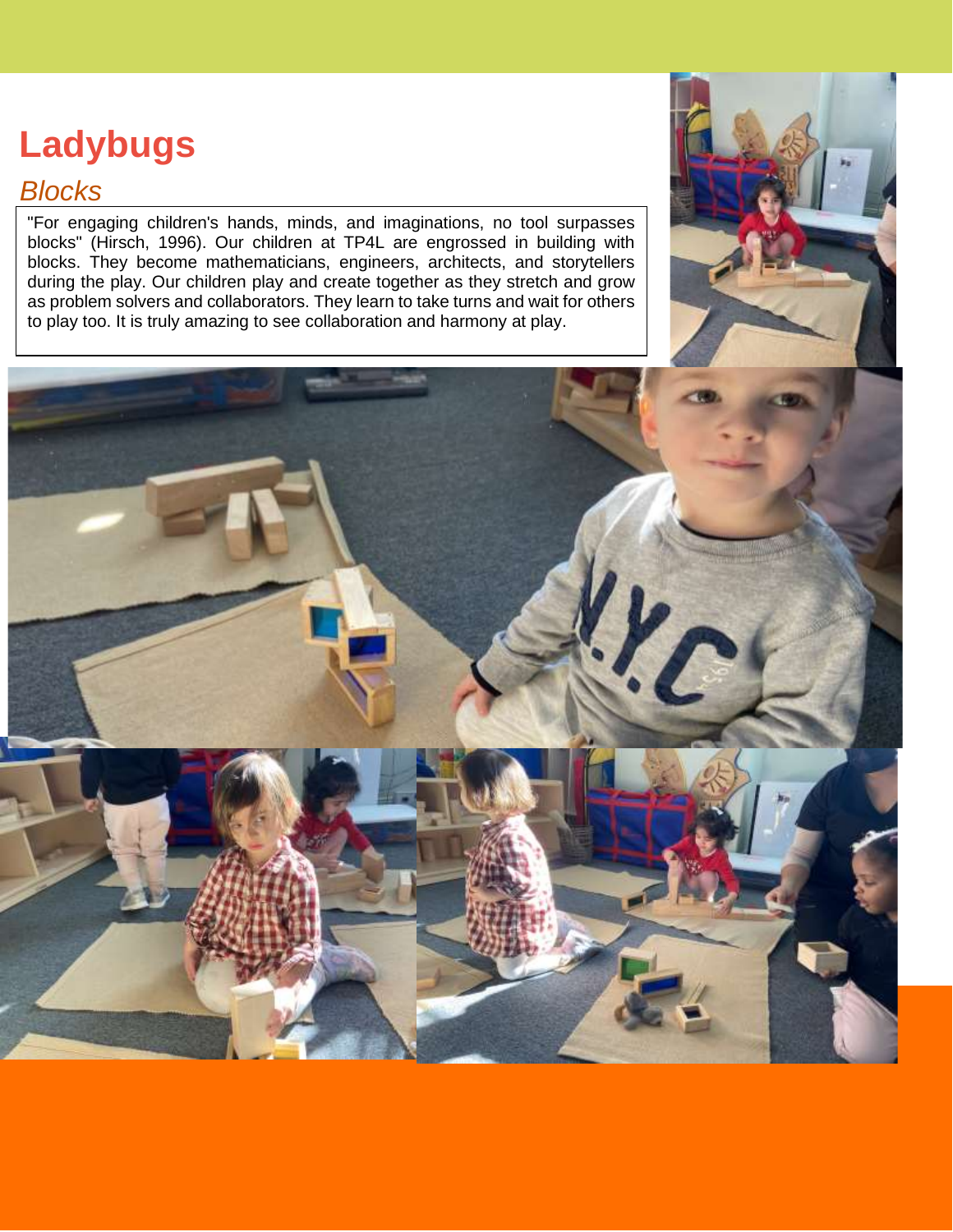## **Dragonfly** *Practical Life*

According to Howe (2022) learning, thought, creativity, and intelligence don't come from the brain alone but the entire body. Movement increases memory, order, and sequencing skills by planning and executing activities that promote movements such as dances and physical exercise. We address the total child and help them develop to their fullest potential. Our Dragonflies enjoyed chasing bubbles and dancing to some beautiful music with Ms. Geraldine, Ms. Noelle, and Ms. Xiomara.





Issue 2 2022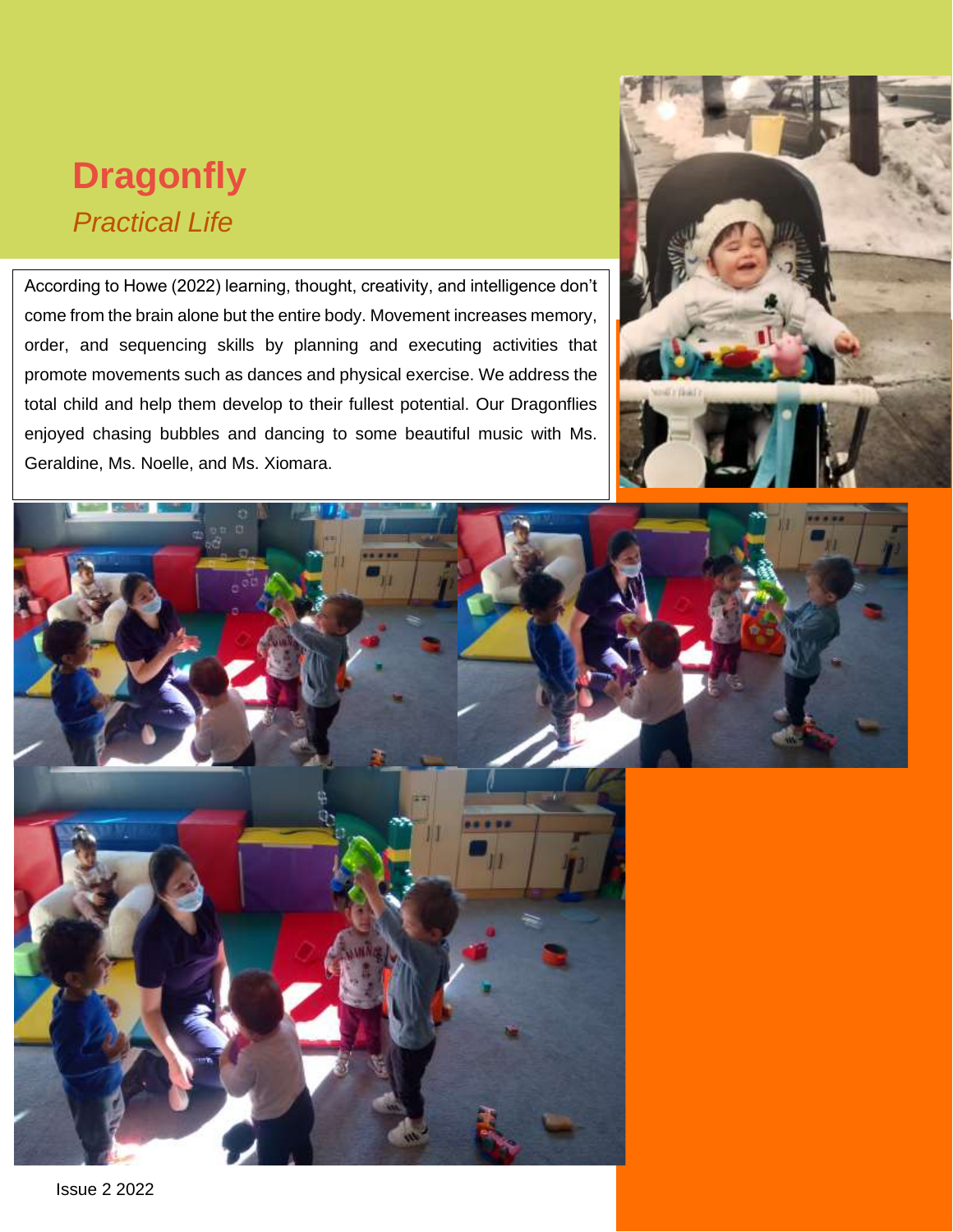### **Am I lost?**

Am I lost? What is this place?

I do not see a familiar face.

Where are my parents? Where did they go?

Will they come back soon; I do not know?

There is so much noise and things to see

I think this place can comfort me.

I'll give it a try and wait to see

And …

Oh my parents came back for me.

~~ by Geraldine Pastore

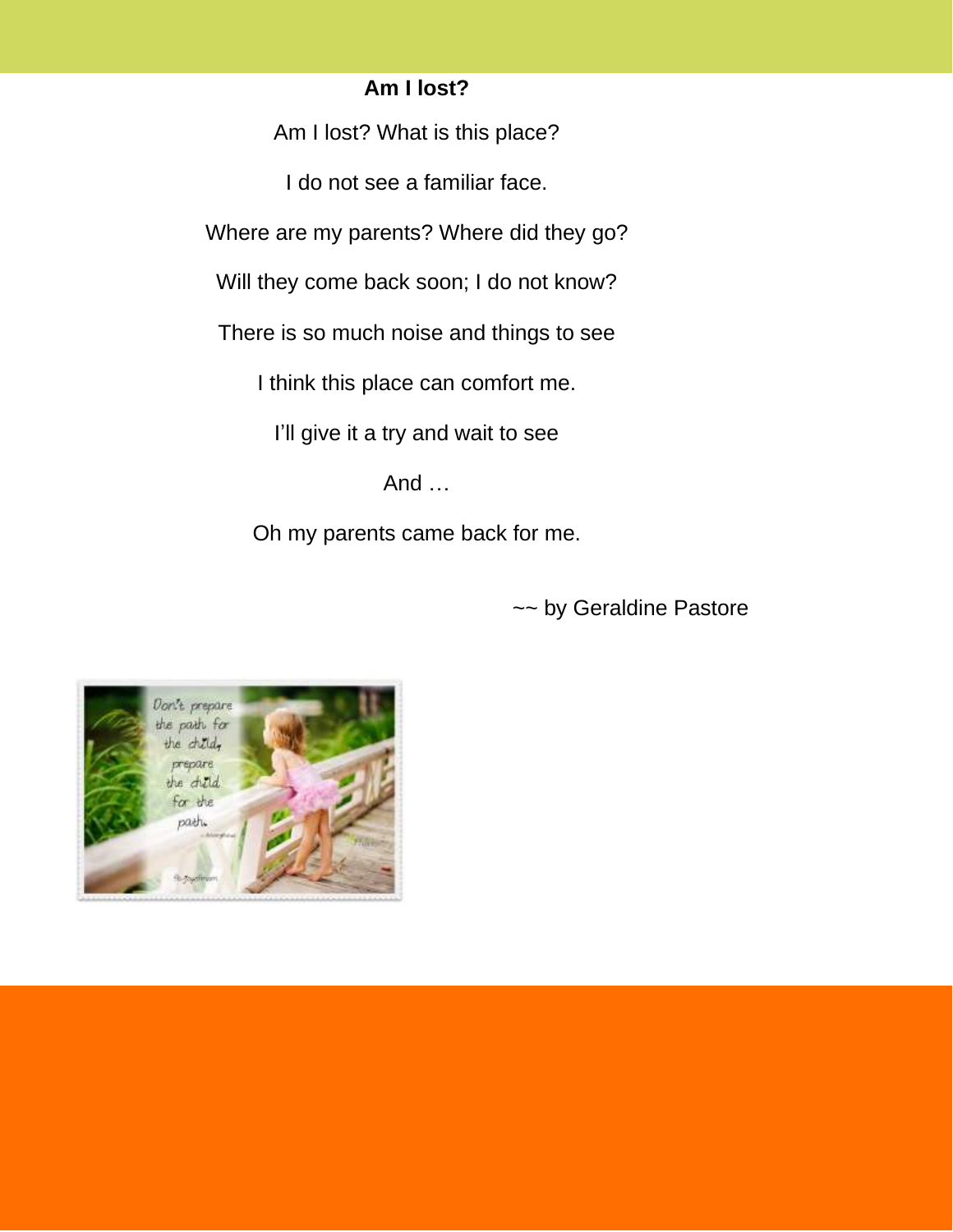



Warch 15th Deux Poug Deah Franc Happy Birthday lle lone you de We have all you do at the flock Have a lovely othday! geed Dear Roma, **Page Roma** Happy Birthday !! Feliz Compleanos<br>Cros te bondiga<br>eres Una buena Mot all your wishes care MSVIVI J  $HveQ$ Maestra graces por<br>To padencia (1) Dear Rama we love Happy Bloghday<br>we approache you do much - Ms Ashier C  $n_{P42}^{max}$   $(5,242)$ 

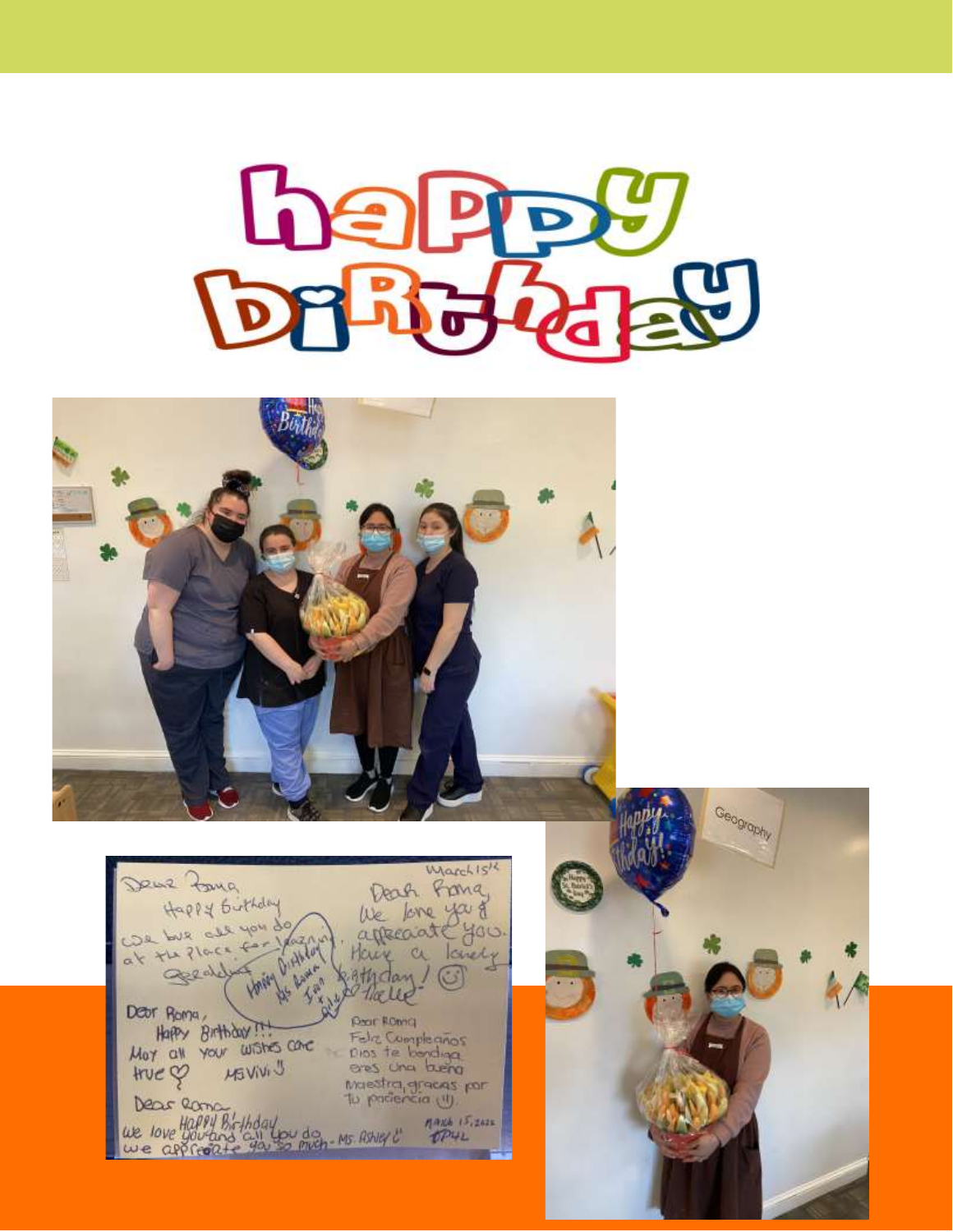## **Dragonfly** *Practical Life*

According to Howe (2022) learning, thought, creativity, and intelligence don't come from the brain alone but the entire body. Movement increases memory, order, and sequencing skills by planning and executing activities that promote movements such as dances and physical exercise. We address the total child and help them develop to their fullest potential. Our Dragonflies enjoyed chasing bubbles and dancing to some beautiful music with Ms. Geraldine, Ms. Noelle, and Ms. Xiomara.